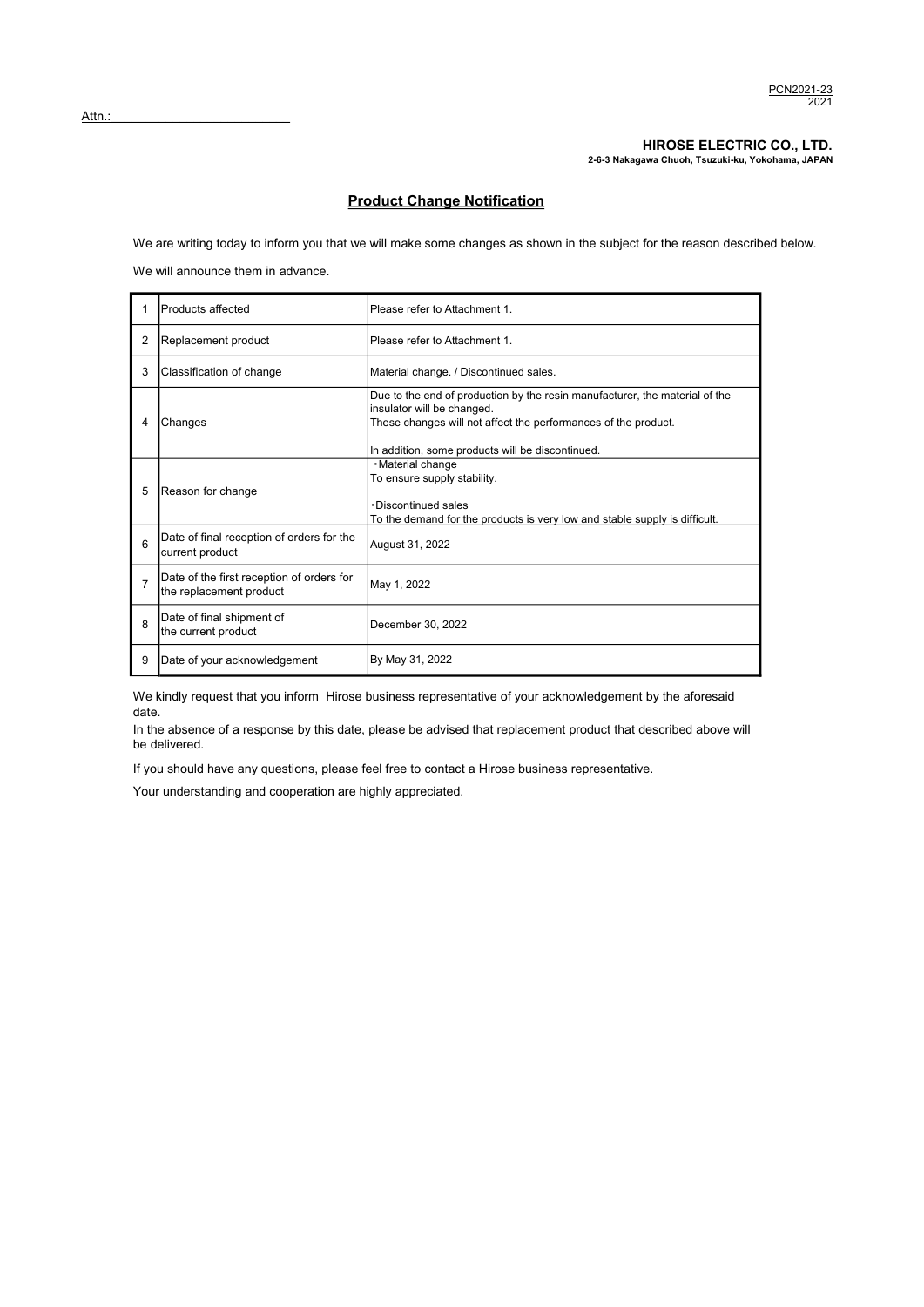| No. | <b>Current product</b>                                                                                                                                                                     |                                                               | Replacement product |                 |
|-----|--------------------------------------------------------------------------------------------------------------------------------------------------------------------------------------------|---------------------------------------------------------------|---------------------|-----------------|
|     | Product code                                                                                                                                                                               | Part Number                                                   | Product code        | Part Number     |
| 1   | 222-0590-0-50                                                                                                                                                                              | TM2RE-2416(50)                                                | 222-0590-0-60       | TM2RE-2416(60)  |
| 2   | 222-0592-5-50                                                                                                                                                                              | TM2RE-1204(50)                                                | 222-0592-5-60       | TM2RE-1204(60)  |
| 3   | 222-0681-3-50                                                                                                                                                                              | TM2REA-1212(50)                                               | 222-0681-3-60       | TM2REA-1212(60) |
| 4   | 222-0749-5-50                                                                                                                                                                              | TM2REA-2416(50)                                               | 222-0749-5-60       | TM2REA-2416(60) |
| 5   | 222-0750-4-50                                                                                                                                                                              | TM2REA-2424(50)                                               | 222-0750-4-60       | TM2REA-2424(60) |
| 6   | 222-0751-7-50                                                                                                                                                                              | TM2RE-2424(50)                                                | 222-0751-7-60       | TM2RE-2424(60)  |
| 7   | 222-0757-3-50                                                                                                                                                                              | TM2RE-1212(50)                                                | 222-0757-3-60       | TM2RE-1212(60)  |
| 8   | 222-0799-3-50                                                                                                                                                                              | TM2REA-1208(50)                                               | 222-0799-3-60       | TM2REA-1208(60) |
| 9   | 222-0800-0-50                                                                                                                                                                              | TM2REA-2408(50)                                               | 222-0800-0-60       | TM2REA-2408(60) |
|     | 10 222-0802-6-50                                                                                                                                                                           | TM2REA-1204(50)                                               | 222-0802-6-61       | TM2REA-1204(61) |
|     | 11 222-1092-8-50                                                                                                                                                                           | TM5RJ-66(50)                                                  | 222-1092-8-61       | TM5RJ-66(61)    |
|     | 12 222-1092-8-51                                                                                                                                                                           | TM5RJ-66(51)                                                  | 222-1092-8-61       | TM5RJ-66(61)    |
|     | 13 222-1093-0-50                                                                                                                                                                           | TM5RJ-88(50)                                                  | 222-1093-0-60       | TM5RJ-88(60)    |
|     | 14 222-1169-0-50                                                                                                                                                                           | TM5RJ1-88(50)                                                 | 222-1169-0-60       | TM5RJ1-88(60)   |
|     | 15 222-1169-0-53                                                                                                                                                                           | TM5RJ1-88(53)                                                 | 222-1169-0-63       | TM5RJ1-88(63)   |
|     | 16 222-1245-7-50                                                                                                                                                                           | TM5RJ1-66(50)                                                 | 222-1245-7-60       | TM5RJ1-66(60)   |
|     | 17 222-1363-3-50                                                                                                                                                                           | TM5RJ3-44(50)                                                 | 222-1363-3-60       | TM5RJ3-44(60)   |
|     | 18 222-1391-9-50                                                                                                                                                                           | TM2RE-0604(50)                                                | 222-1391-9-60       | TM2RE-0604(60)  |
|     | 19 222-1422-0-50                                                                                                                                                                           | TM2RE-0606(50)                                                | 222-1422-0-60       | TM2RE-0606(60)  |
|     | 20 222-1459-0-50                                                                                                                                                                           | TM5RJ2-44(50)                                                 | 222-1459-0-60       | TM5RJ2-44(60)   |
|     | 21 222-1460-0-50                                                                                                                                                                           | TM5RJ2-64(50)                                                 | 222-1460-0-60       | TM5RJ2-64(60)   |
|     | 22 222-1461-2-50                                                                                                                                                                           | TM5RJ2-66(50)                                                 | 222-1461-2-60       | TM5RJ2-66(60)   |
|     | 23 222-1462-5-50                                                                                                                                                                           | TM5RJ2-88(50)                                                 | 222-1462-5-60       | TM5RJ2-88(60)   |
|     | 24 222-1463-8-50                                                                                                                                                                           | TM5RJ3-64(50)                                                 | 222-1463-8-60       | TM5RJ3-64(60)   |
|     | 25 222-1464-0-50                                                                                                                                                                           | TM5RJ3-66(50)                                                 | 222-1464-0-60       | TM5RJ3-66(60)   |
|     | 26 222-1465-3-50                                                                                                                                                                           | TM5RJ3-88(50)                                                 | 222-1465-3-60       | TM5RJ3-88(60)   |
|     | 27 222-1467-9-50                                                                                                                                                                           | TM2REA-0606(50)                                               | 222-1467-9-61       | TM2REA-0606(61) |
|     | 28 222-1486-3-50                                                                                                                                                                           | TM5RJ2-62(50)                                                 | 222-1486-3-60       | TM5RJ2-62(60)   |
|     | 29 222-5087-0-50                                                                                                                                                                           | TM5RJ3X-88(50)                                                | 222-5087-0-60       | TM5RJ3X-88(60)  |
|     | 30 222-0756-0-50                                                                                                                                                                           | TM2RE-1208(50)                                                |                     |                 |
| 31  | 222-0797-8-50                                                                                                                                                                              | TM2RE-2408(50)                                                |                     |                 |
|     | 32 222-1076-1-50                                                                                                                                                                           | TM5RJ-64(50)                                                  |                     |                 |
|     | 33 222-1165-0-50                                                                                                                                                                           | TM5RJ-62(50)                                                  |                     |                 |
|     | 34 222-1243-1-50<br>TM5RJ1-62(50)<br>35 222-1244-4-50<br>TM5RJ1-64(50)<br>36 222-1277-3-50<br>TM2REA-0602(50)<br>37 222-1286-4-50<br>TM2RE-0602(50)<br>38 222-1466-6-50<br>TM2REA-0604(50) |                                                               |                     |                 |
|     |                                                                                                                                                                                            |                                                               |                     |                 |
|     |                                                                                                                                                                                            |                                                               |                     |                 |
|     |                                                                                                                                                                                            |                                                               |                     |                 |
|     |                                                                                                                                                                                            |                                                               |                     |                 |
|     | 39 222-1487-6-50                                                                                                                                                                           | TM5RJ3-62(50)<br>We have no plan to sell substitute products. |                     |                 |
|     | 40 222-1504-3-50<br>TM5RQ-1414(50)<br>We're sorry to cause any inconvenience to you.<br>41 222-1645-5-50<br>TM5RQ-2020(50)                                                                 |                                                               |                     |                 |
|     |                                                                                                                                                                                            |                                                               |                     |                 |
|     | 42 222-2059-8-50                                                                                                                                                                           | TM5RJ-44(50)                                                  |                     |                 |
|     | 43 222-2821-1-50                                                                                                                                                                           | TM5RQ-1406-42(50)                                             |                     |                 |
|     | 44 222-3264-2-50                                                                                                                                                                           | TM5RSA-2424(50)                                               |                     |                 |
|     | 45 222-3821-7-50                                                                                                                                                                           | TM2REA-1210-64(50)                                            |                     |                 |
|     | 46 222-5047-5-50                                                                                                                                                                           | TM5RBX-66-2.5DS(50)                                           |                     |                 |
| 47  | 222-5082-6-50                                                                                                                                                                              | TM5RJ2X-88(50)                                                |                     |                 |
|     | 48 206-5300-6-30                                                                                                                                                                           | $C-G6FCS(30)$                                                 |                     |                 |
|     | 49 223-0094-4-30                                                                                                                                                                           | CTB-MJ-84SFG(30)                                              |                     |                 |
|     | 50 237-0013-5-00                                                                                                                                                                           | NC-D18FDS                                                     |                     |                 |

■Product List PCN2021-23\_Mitsubishi Engineering-Plastics Corporation resin material change and discontinuation